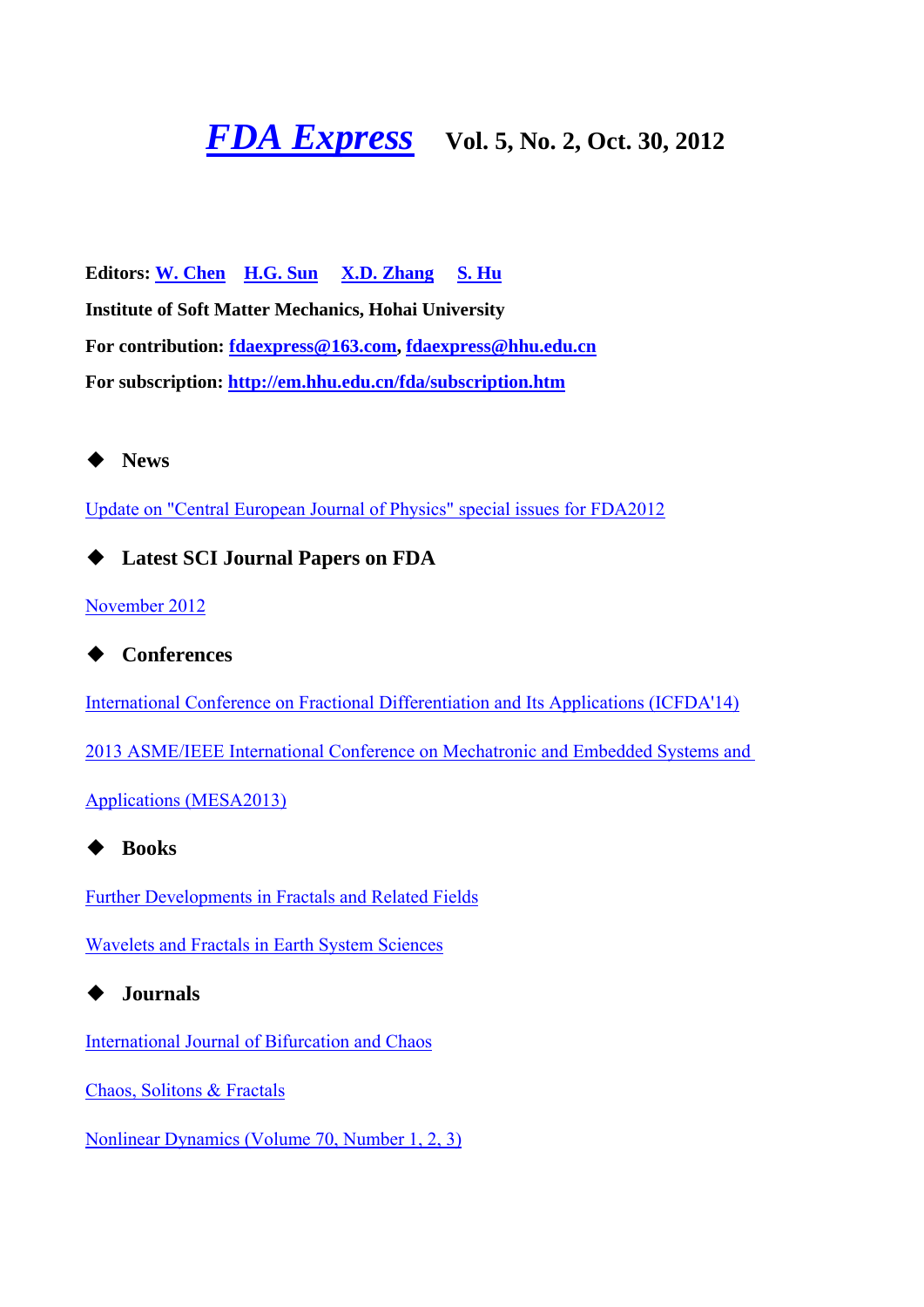### ◆ **Classical Papers**

A brief history and exposition of the fundamental theory of fractional calculus

Polynomial operators, Stieltjes convolution, and fractional calculus in hereditary mechanics

## **News**

-----------------------------------------

========================================================================

## **Update on "Central European Journal of Physics" special issues for FDA2012**

The special issues on Fractional Dynamics and Complexity of "Central European Journal of Physics" (SCI indexed) Guest editors: R. L. Magin, R. R. Nigmatullin, L.Vazquez

The instructions on the special issue for FDA2012 have been updated. Please go to the following website: Instructions for contributors for this special issue

[Back]

## **Latest SCI Journal Papers on FDA**

========================================================================

#### **November 2012**

-----------------------------------------

from ISI Web of Science (SCI)

Title: Analytical proof on the existence of chaos in a generalized Duffing-type oscillator with fractional-order deflection

Author(s): Li, Huaqing; Liao, Xiaofeng; Ullah, Saleem; et al.

Source: NONLINEAR ANALYSIS-REAL WORLD APPLICATIONS Volume: 13 Issue: 6 Pages: 2724-2733 DOI: 10.1016/j.nonrwa.2011.12.028 Published: DEC 2012

Title: Numerical solutions for some generalized coupled nonlinear evolution equations Author(s): Arafa, A. A. M.; Rida, S. Z. Source: MATHEMATICAL AND COMPUTER MODELLING Volume: 56 Issue: 11-12 Pages: 268-277 DOI: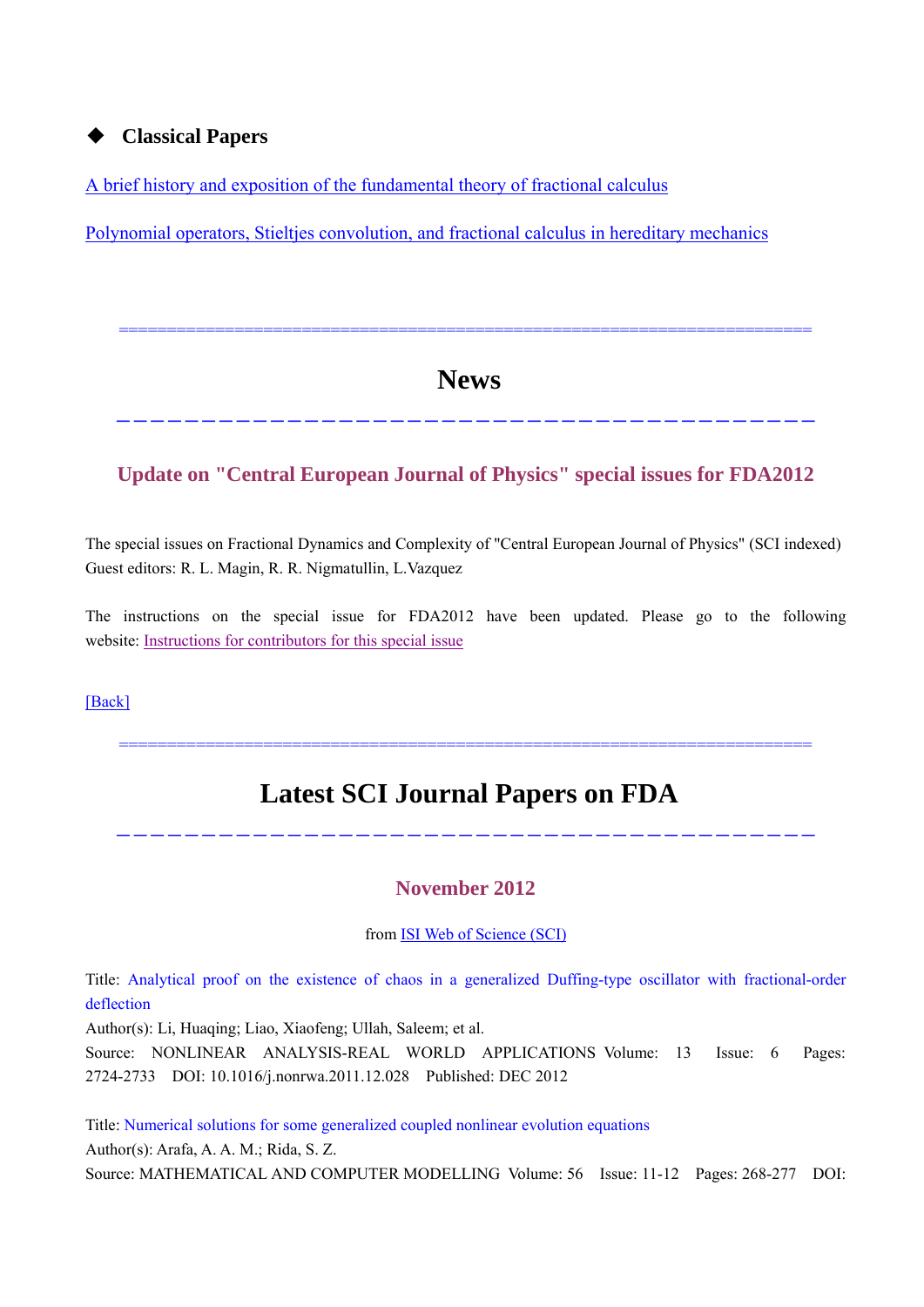10.1016/j.mcm.2011.12.046 Published: DEC 2012 Times Cited: 0 (from All Databases)

Title: Adaptive pinning synchronization in fractional-order complex dynamical networks Author(s): Chai, Yi; Chen, Liping; Wu, Ranchao; et al. Source: PHYSICA A-STATISTICAL MECHANICS AND ITS APPLICATIONS Volume: 391 Issue: 22 Pages: 5746-5758 DOI: 10.1016/j.physa.2012.06.050 Published: NOV 15 2012

Title: An efficient method for segmentation of images based on fractional calculus and natural selection Author(s): Ghamisi, Pedram; Couceiro, Micael S.; Benediktsson, Jon Atli; et al. Source: EXPERT SYSTEMS WITH APPLICATIONS Volume: 39 Issue: 16 Pages: 12407-12417 DOI: 10.1016/j.eswa.2012.04.078 Published: NOV 15 2012

Title: The first integral method for some time fractional differential equations Author(s): Lu, Bin Source: JOURNAL OF MATHEMATICAL ANALYSIS AND APPLICATIONS Volume: 395 Issue: 2 Pages: 684-693 DOI: 10.1016/j.jmaa.2012.05.066 Published: NOV 15 2012 Times Cited: 0 (from All Databases)

Title: Approximate solution to the time-space fractional cubic nonlinear Schrodinger equation Author(s): Herzallah, Mohamed A. E.; Gepreel, Khaled A. Source: APPLIED MATHEMATICAL MODELLING Volume: 36 Issue: 11 Pages: 5678-5685 DOI: 10.1016/j.apm.2012.01.012 Published: NOV 2012

Title: An anti-periodic boundary value problem for the fractional differential equation with a p-Laplacian operator Author(s): Chen, Taiyong; Liu, Wenbin Source: APPLIED MATHEMATICS LETTERS Volume: 25 Issue: 11 Pages: 1671-1675 DOI: 10.1016/j.aml.2012.01.035 Published: NOV 2012

Title: A formulation of the fractional Noether-type theorem for multidimensional Lagrangians Author(s): Malinowska, Agnieszka B. Source: APPLIED MATHEMATICS LETTERS Volume: 25 Issue: 11 Pages: 1941-1946 DOI: 10.1016/j.aml.2012.03.006 Published: NOV 2012

Title: A sufficient condition for the existence of a positive solution for a nonlinear fractional differential equation with the Riemann-Liouville derivative

Author(s): Yang Liu; Zhang Weiguo; Liu Xiping Source: APPLIED MATHEMATICS LETTERS Volume: 25 Issue: 11 Pages: 1986-1992 DOI: 10.1016/j.aml.2012.03.018 Published: NOV 2012

Title: alpha-stability and alpha-synchronization for fractional-order neural networks.

Author(s): Yu, Juan; Hu, Cheng; Jiang, Haijun

Source: Neural networks : the official journal of the International Neural Network Society Volume: 35 Pages: 82-7 DOI: 10.1016/j.neunet.2012.07.009 Published: 2012-Nov (Epub 2012 Aug 04)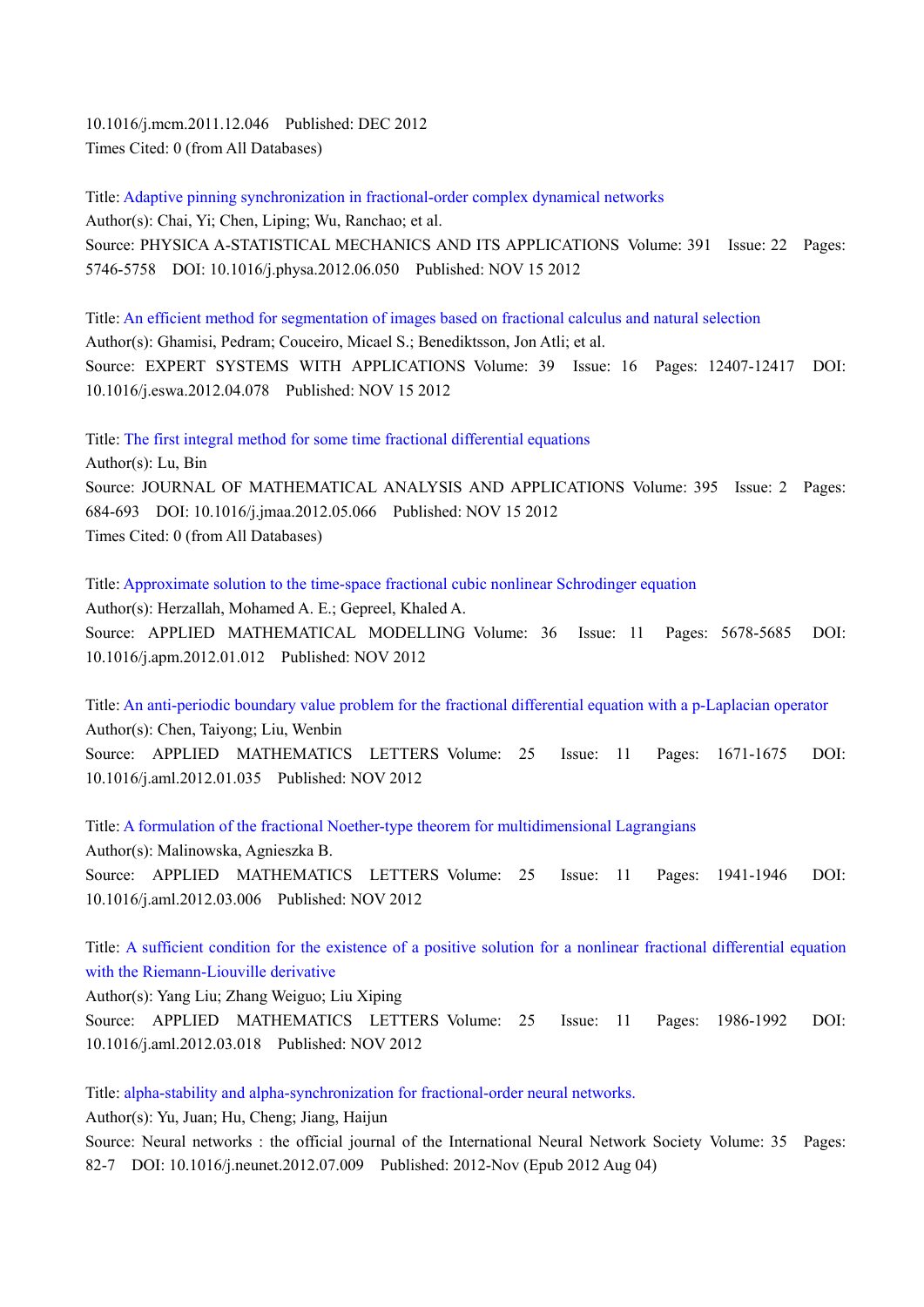Title: Primary resonance of Duffing oscillator with two kinds of fractional-order derivatives Author(s): Shen, Yongjun; Yang, Shaopu; Xing, Haijun; et al. Source: INTERNATIONAL JOURNAL OF NON-LINEAR MECHANICS Volume: 47 Issue: 9 Pages: 975-983 DOI: 10.1016/j.ijnonlinmec.2012.06.012 Published: NOV 2012

Title: Meshless simulations of the two-dimensional fractional-time convection-diffusion-reaction equations Author(s): Shirzadi, Ahmad; Ling, Leevan; Abbasbandy, Saeid Source: ENGINEERING ANALYSIS WITH BOUNDARY ELEMENTS Volume: 36 Issue: 11 Pages: 1522-1527 DOI: 10.1016/j.enganabound.2012.05.005 Published: NOV 2012

[Back]

**Conferences** 

------------------------------------------

==========================================================================

## **International Conference on Fractional Differentiation and Its Applications**

## **(ICFDA'14)**

The organization committee of the international conference on fractional differentiation and its applications has just opened its website at:

#### http://www.icfda14.dieei.unict.it/

This series of conferences is the largest of its kind. Following the previous successful conferences, 2004 in France, 2006 in Portugal, 2008 Turkey, 2010 in Spain, and 2012 in China, the ICFDA'14 is expected to be the largest gathering of researchers and practitioners in this field of research and applications. For the conference details, please visit the above website.

The organizing committee invites you from all over the world to come to Catania, Italy to attend this wonderful event.

[Back]

**2013 ASME/IEEE International Conference on Mechatronic and Embedded** 

------------------------------------------

## **Systems and Applications (MESA2013)**

**MESA-8 Fractional Order Dynamics and Applications**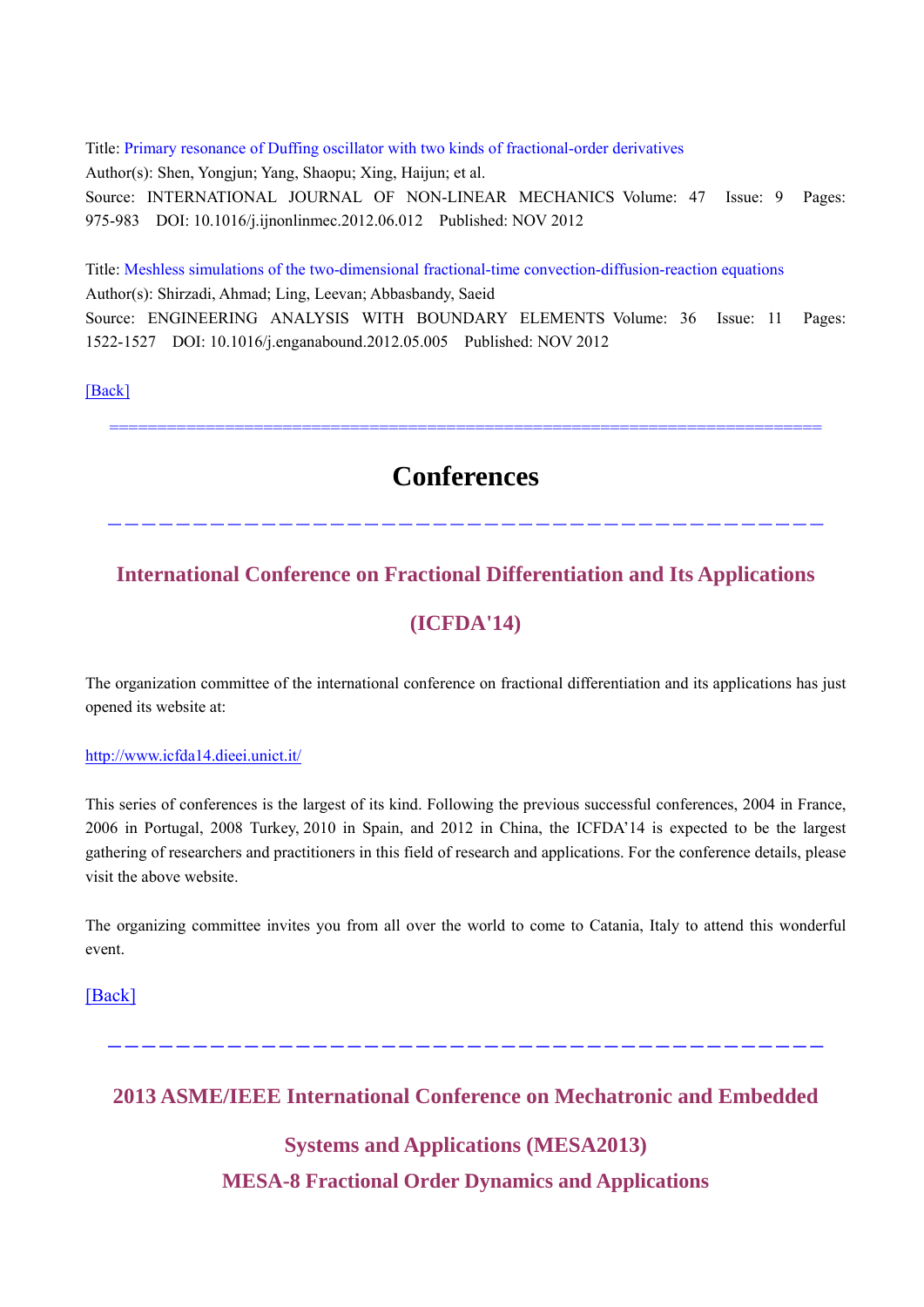#### http://www.asmeconferences.org/IDETC2013/CallForPapersDetail.cfm

#### **Description**

Objectives: The Symposium seeks papers solicited in the area of fractional derivatives and their applications. The subjects of the papers may include, but are not limited to:

- mathematical modeling of fractional dynamic systems
- analytical and numerical techniques to solve these equations
- fractional models of viscoelastic damping
- large scale finite element models of fractional systems and associated numerical schemes
- fractional controller design and system identification
- stability analysis of fractional systems
- nonlinear and stochastic fractional dynamic systems
- fractional models and their experimental verifications, and applications of fractional models to engineering systems in general and mechatronic embedded systems in particular
- fractional variational principles and its applications

### [Back]

==========================================================================

## **Books**

------------------------------------------

## **Further Developments in Fractals and Related Fields**

Julien Barral and Stéphane Seuret

#### http://www.springer.com/birkhauser/mathematics/book/978-0-8176-8399-3

This volume, following in the tradition of a similar 2010 publication by the same editors, is an outgrowth of an international conference, "Fractals and Related Fields II," held in June 2011. The book provides readers with an overview of developments in the mathematical fields related to fractals, including original research contributions as well as surveys from many of the leading experts on modern fractal theory and applications.

The chapters cover fields related to fractals such as:

-geometric measure theory -ergodic theory -dynamical systems -harmonic and functional analysis -number theory -probability theory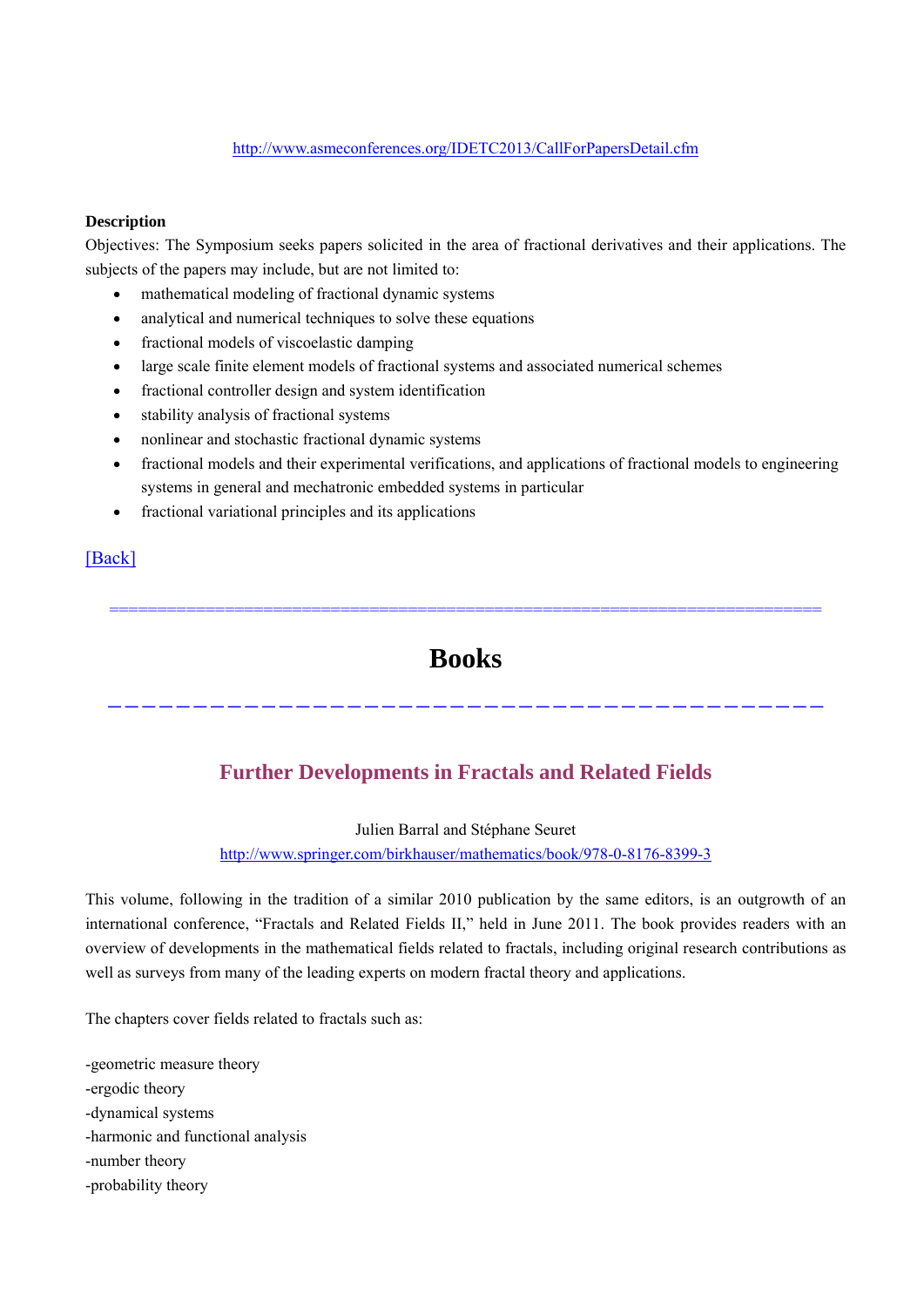*Further Developments in Fractals and Related Fields* is aimed at pure and applied mathematicians working in the above-mentioned areas as well as other researchers interested in discovering the fractal domain. Throughout the volume, readers will find interesting and motivating results as well as new avenues for further research.

#### **Table of contents**

- The Rauzy Gasket
- On the Hausdorff Dimension of Graphs of Prevalent Continuous Functions on Compact Sets.- Hausdorff Dimension and Diophantine Approximation
- Singular Integrals on Self-Similar Subsets of Metric Groups
- Multivariate Davenport Series
- Dimensions of Self-Affine Sets
- The Multifractal Spectra of V-Statistics
- Projections of Measures Invariant Under the Geodesic Flow
- Multifractal Tubes
- The Multiplicative Golden Mean Shift has Infinite Hausdorff Measure
- The Law of Iterated Logarithm and Equilibrium Measures Versus Hausdorff Measures For Dynamically Semi-Regular Meromorphic Functions
- Cookie-Cutter-Like Sets with Graph Directed Construction
- Recent Developments on Fractal Properties of Gaussian Random Fields

**Keywords:** analysis on fractals, ergodic theory and dynamical systems, functional analysis, geometric measure theory, harmonic analysis, multifractals

#### [Back]

**Wavelets and Fractals in Earth System Sciences**

------------------------------------------

E. Chandrasekhar, V. M. Dimri and Vikram M. Gadre http://www.crcpress.com/product/isbn/9781466553590

#### **Features**

- Presents a well-balanced treatment of wavelets, fractals, and multifractals with various applications
- Covers the latest wavelets and fractals research relevant to the geosciences
- Contains the basics as well as advanced material
- Includes numerous examples and case studies

#### **Summary**

Although the applications of wavelets and fractals have increased in scientific and technological fields, including the earth sciences, there are few books devoted to the use of these techniques in the geosciences. This book highlights the role of advanced data processing techniques in current earth system science research. It covers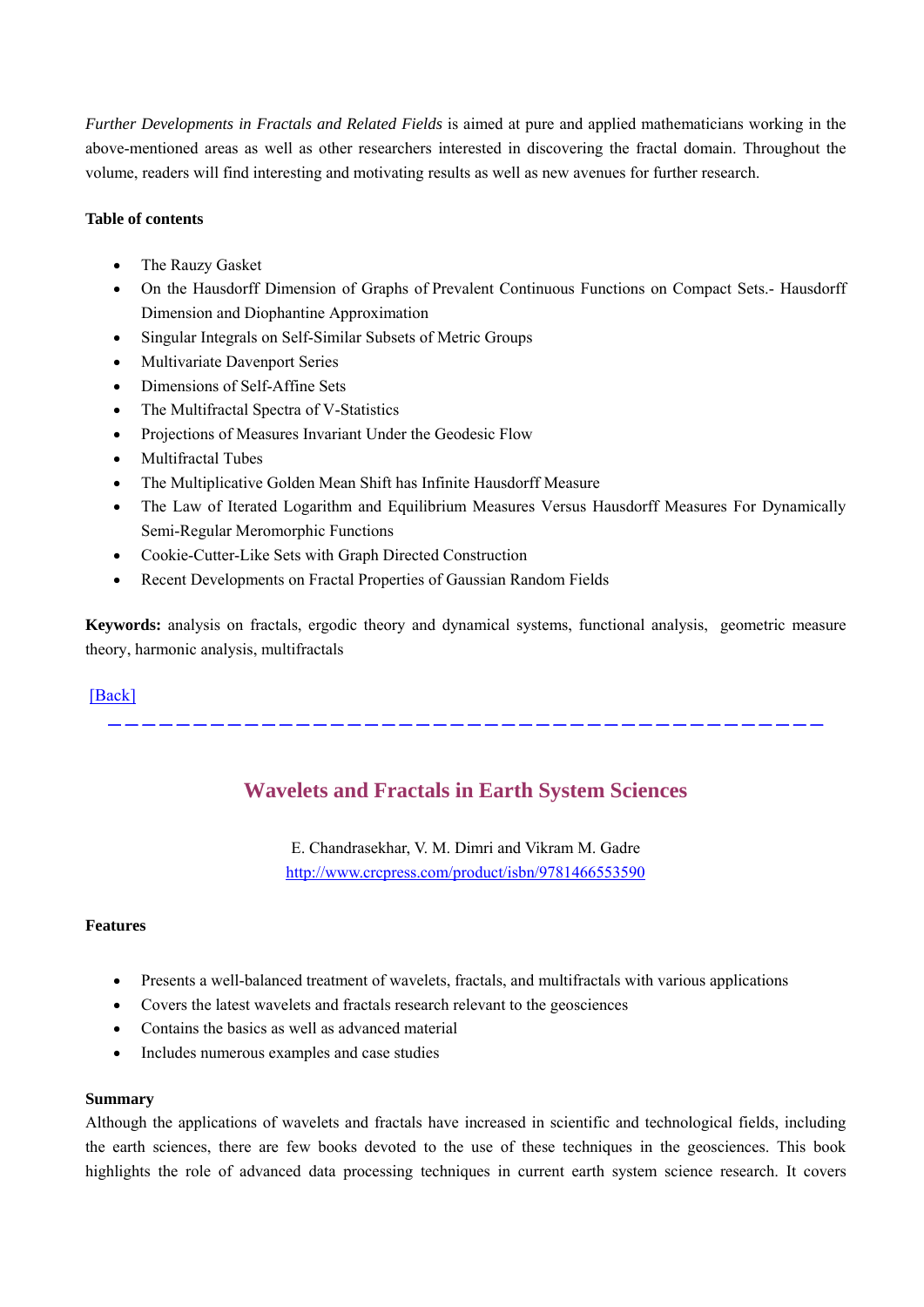applications of fractals, multifractals, and wavelets that address challenging problems in the earth sciences. It focuses on the continuous wavelet transform technique and uses examples to explain the differences between the wavelet method and other conventional signal processing techniques.

#### **Table of contents**

- Introduction to Wavelets and Fractals
- Construction of Wavelets: Principles and Practice
- The Genesis of Wavelet Transform, Types, and Applications
- Study of Self-Similar Properties of Data: A Wavelet Perspective
- Fractals and Wavelets in Applied Geophysics
- Role of Multifractal Studies in Earthquake Prediction
- Complex Wavelets and Geomagnetic Jerks
- Wavelets and Geophysical Well-Log Data Analysis
- Paleoclimatic Time Series: A Comparison of Wavelets with Other Methods
- Unraveling Nonstationary Behavior in Temperature Anomaly and Tree-Ring Data: A Wavelet Perspective
- Index

#### [Back]

## **Journals**

==========================================================================

------------------------------------------

### **International Journal of Bifurcation and Chaos**

**in Applied Sciences and Engineering**

#### Volume 22, Number 09

#### **THEME SECTION: Nonlinear Dynamics and Complexity: Theory, Methods and Applications — Tutorials**

#### **and Reviews**

#### Structures Out Of Chaos in Barred-Spiral Galaxies

P. A. Patsis

Some Open Points in Nonextensive Statistical Mechanics

Constantino Tsallis

#### **THEME SECTION: Nonlinear Dynamics and Complexity: Theory, Methods and Applications — Papers**

Chaos in Cylindrical Stadium Billiards via A Generic Nonlinear Mechanism

Thomas Gilbert, David P. Sanders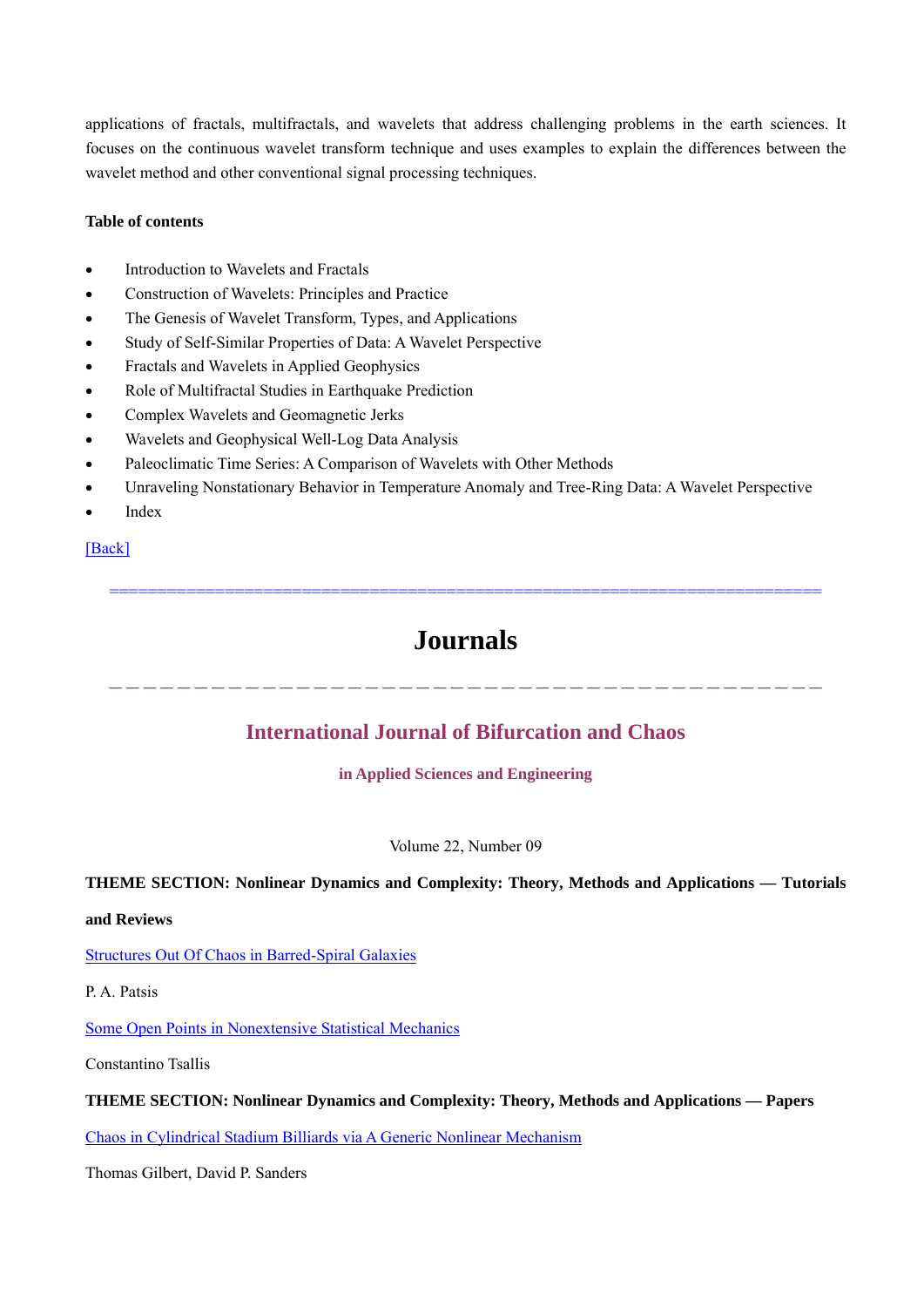Scaling Invariance in A Time-Dependent Elliptical Billiard

Diego F. M. Oliveira, Marko Robnik

```
Time-Evolving Statistics of Chaotic Orbits of Conservative Maps in The Context of The Central Limit Theorem
```
G. Ruiz, T. Bountis, C. Tsallis

Universality of First and Second Order Phase Transition in Solar Activity: Evidence for Nonextensive Tsallis

**Statistics** 

L. P. Karakatsanis, G. P. Pavlos, D. S. Sfiris

Complex Matter and Nonlinear Kinetics: Crystal Size Distribution Due to Self-Organization

Vasileios Basios

On A Novel Class of Integrable Odes Related to The Painlevé Equations

Athanassios S. Fokas, Di Yang

Thin Films: Increasing The Complexity of The Model

C. Sophocleous, P. G. L. Leach

Matrix Quantization of Turbulence

Emmanuel Floratos

Quantum Vortices and Trajectories in Particle Diffraction

N. Delis, C. Efthymiopoulos, G. Contopoulos

Analysis of Round Off Errors with Reversibility Test as A Dynamical Indicator

Davide Faranda, Martín Federico Mestre, Giorgio Turchetti

Efficient Integration of The Variational Equations of Multidimensional Hamiltonian Systems: Application to The

Fermi–Pasta–Ulam Lattice

Enrico Gerlach, Siegfried Eggl, Charalampos Skokos

Estimating Hyperbolicity of Chaotic Bidimensional Maps

Matteo Sala, Cesar Manchein, Roberto Artuso

Probing The Local Dynamics of Periodic Orbits by The Generalized Alignment Index (Gali) Method

T. Manos, Ch. Skokos, Ch. Antonopoulos

Efficient Control of Accelerator Maps

Jehan Boreux, Timoteo Carletti, Charalampos Skokos, Yannis Papaphilippou, Michel Vittot

Bivariate Fractal Interpolation Surfaces: Theory and Applications

Vassileios Drakopoulos, Polychronis Manousopoulos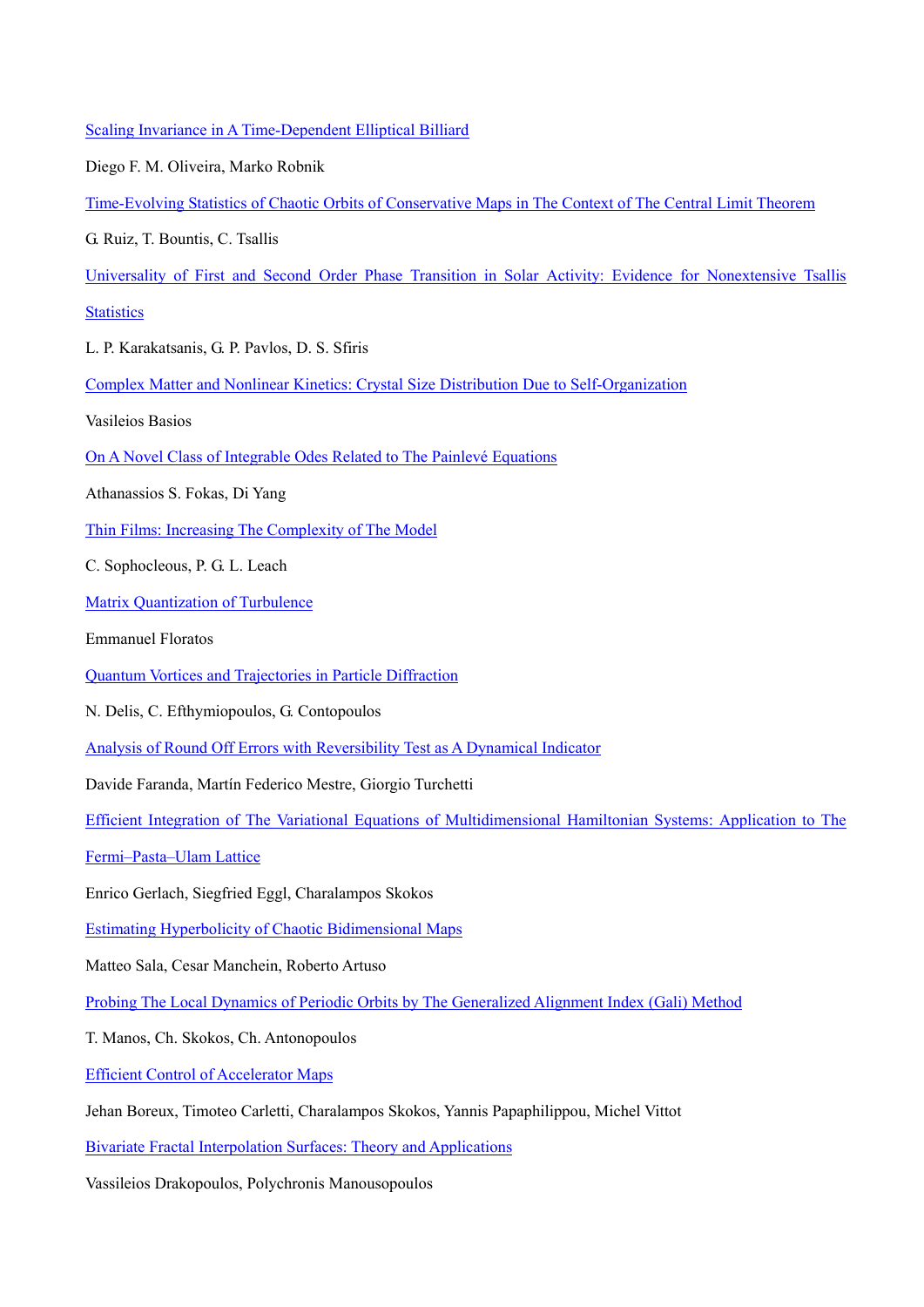On A Closeness of The Julia Sets of Noise-Perturbed Complex Quadratic Maps

Ioannis Andreadis, Theodoros E. Karakasidis

Detection of Direct Causal Effects and Application to Epileptic Electroencephalogram Analysis

Angeliki Papana, Dimitris Kugiumtzis, Pål G. Larsson

Entropy Analysis of Word-Length Series of Natural Language Texts: Effects of Text Language and Genre

Maria Kalimeri, Vassilios Constantoudis, Constantinos Papadimitriou, Konstantinos Karamanos, Fotis K. Diakonos, Haris Papageorgiou

Chaos, Self Organized Criticality, Intermittent Turbulence and Nonextensivity Revealed from Seismogenesis in North Aegean Area

A. C. Iliopoulos, G. P. Pavlos, E. E. Papadimitriou, D. S. Sfiris, M. A. Athanasiou, V. G. Tsoutsouras

Connectivity Mapping of Human Brain by Phase Based Evolution Map Approach

H. Zhang, H. L. Benz, N. V. Thakor, A. Bezerianos

Functional Analysis for Parametric Families of Functional Data

Angela De Sanctis, Tonio Di Battista

#### **Tutorials and Reviews**

Beta Encoders: Symbolic Dynamics and Electronic Implementation

Tohru Kohda, Yoshihiko Horio, Yoichiro Takahashi, Kazuyuki Aihara

#### **Papers**

Global Dynamical Analysis of Hiv Models With Treatments

Liancheng Wang

The Emergence and Evolution of Cooperation on Complex Networks

Han-Xin Yang, Wen-Xu Wang, Ying-Cheng Lai, Celso Grebogi

Simulation of Healthy and Epileptiform Brain Activity Using Cellular Automata

Vassilios Tsoutsouras, Georgios Ch. Sirakoulis, Georgios P. Pavlos, Aggelos C. Iliopoulos

Bifurcations in A Frequency-Weighted Kuramoto Oscillators Network

Hanqing Wang, Xiang Li

Desynchronization Chaos Shift Keying Method Based on The Error Second Derivative and Its Security Analysis

Sergej Čelikovský, Volodymyr Lynnyk

Chaotifying Continuous-Time Nonlinear Autonomous Systems

Simin Yu, Guanrong Chen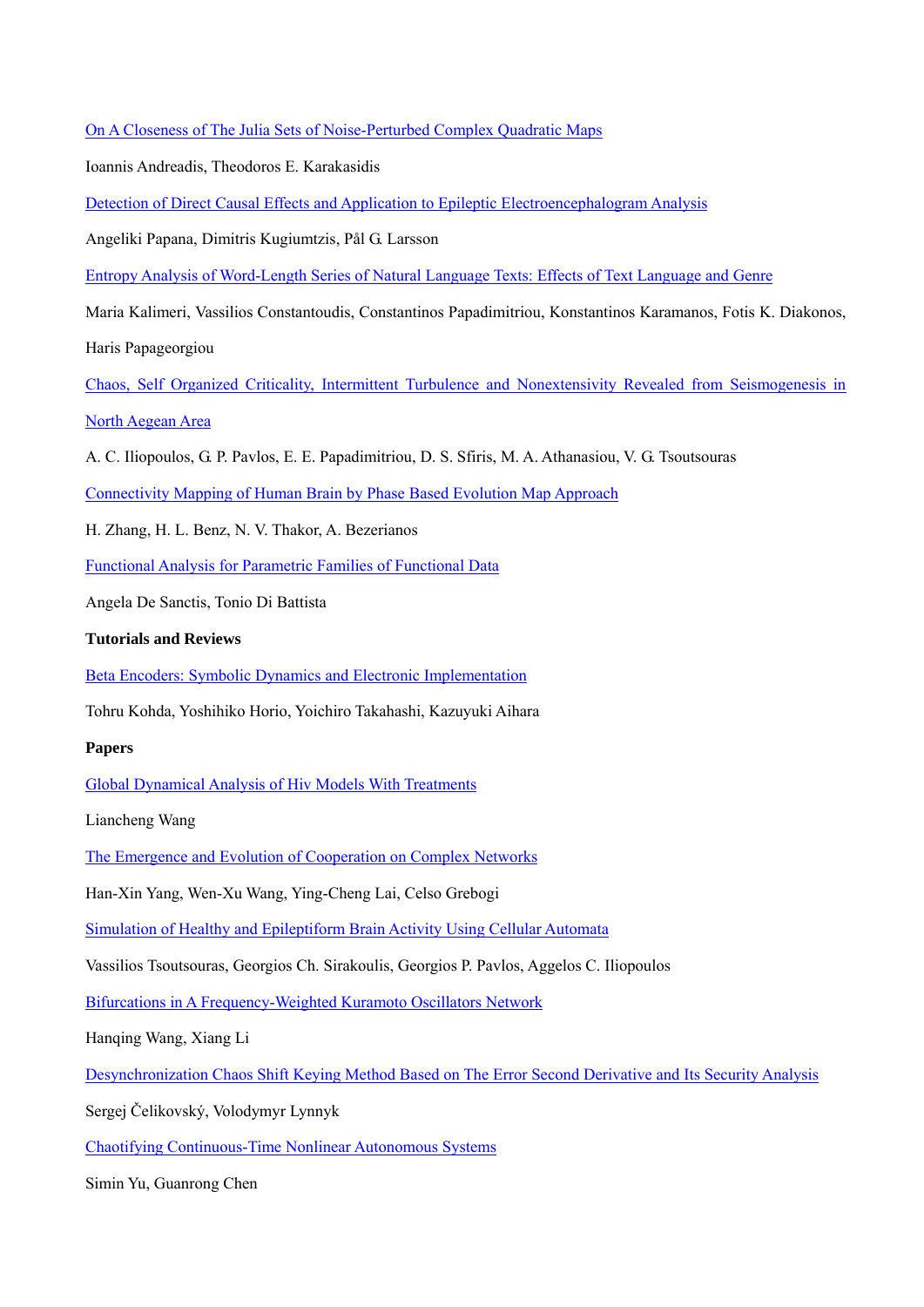Exact Traveling Wave Solutions and Their Bifurcations for The Generalized Pochhammer–Chree Equations Jibin Li, Guanrong Chen

[Back]

## **Chaos, Solitons & Fractals**

 $--\,-\,-\,-\,-\,-\,-\,-\,-\,-\,-$ 

Volume 45, Issues 11

The realization of controllable three dimensional rogue waves in nonlinear inhomogeneous system

Chao-Qing Dai, Yue-Yue Wang, Guo-Quan Zhou

Does migration cost influence cooperation among success-driven individuals?

Yongkui Liu, Xiaojie Chen, Lin Zhang, Fei Tao, Long Wang

Vanishing quantum discord and complete entropy exchange between subsystems in a bipartite system

Xue Qun Yan

Random-time processes governed by differential equations of fractional distributed order

L. Beghin

Structurally unstable regular dynamics in 1D piecewise smooth maps, and circle maps

Laura Gardini, Fabio Tramontana

Competition analysis of a triopoly game with bounded rationality

A.A. Elsadany

Measuring complexity with multifractals in texts. Translation effects

M. Ausloos

Divergence-free vector fields with average and asymptotic average shadowing property

Alireza Zamani Bahabadi

Existence and asymptotics of traveling waves for nonlocal diffusion systems

Zhixian Yu, Rong Yuan

Cluster synchronization for directed community networks via pinning partial schemes

Cheng Hu, Haijun Jiang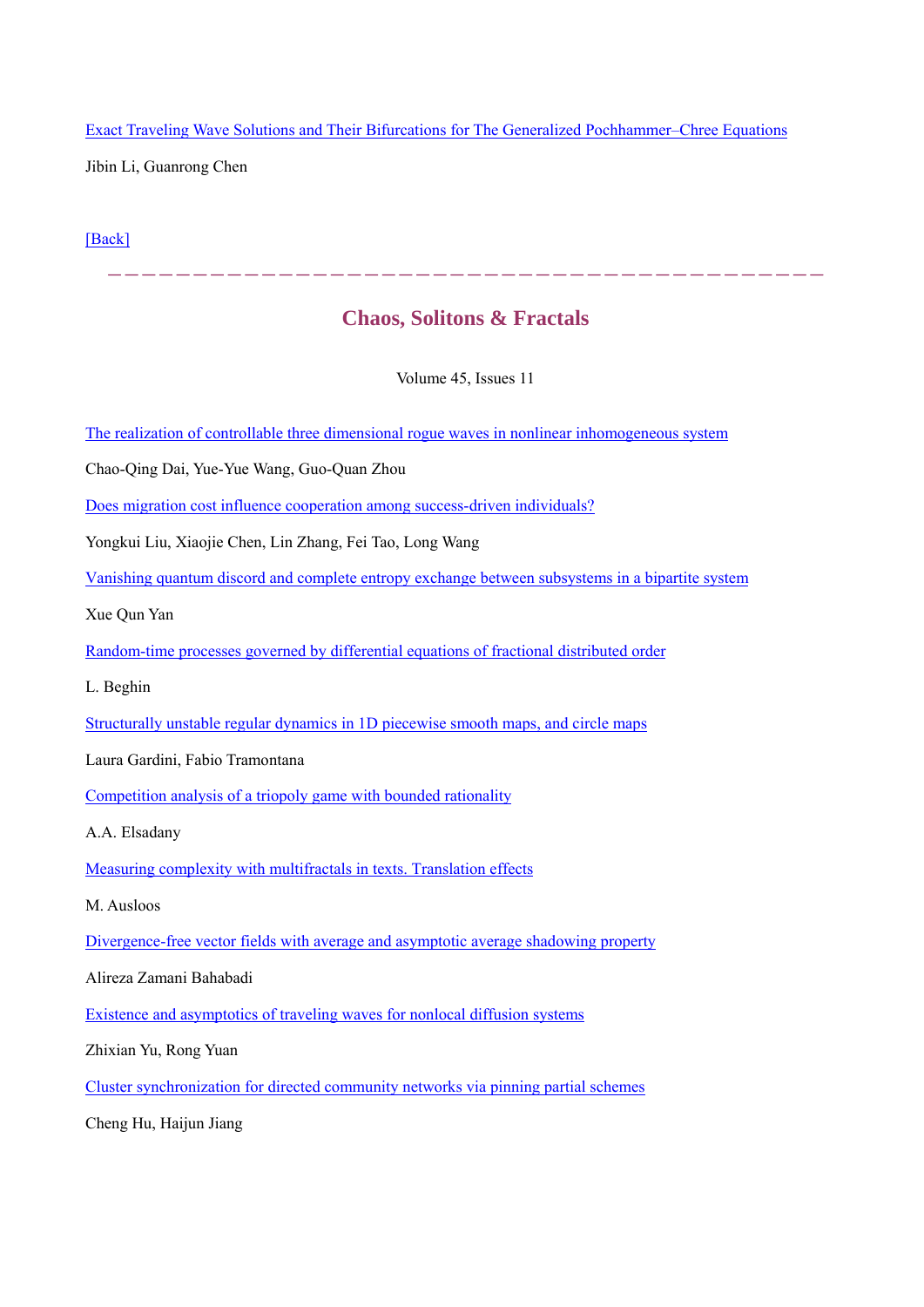| Modified extended tanh-function method and nonlinear dynamics of microtubules                         |  |  |
|-------------------------------------------------------------------------------------------------------|--|--|
| Slobodan Zdravković, Louis Kavitha, Miljko V. Satarić, Slobodan Zeković, Jovana Petrović              |  |  |
| Stability and Hopf bifurcation of a Nonlinear oscillator with multiple time-delays                    |  |  |
| Raghavendra D. Naik, Pravin M. Singru                                                                 |  |  |
| Cooperation in an evolutionary prisoner's dilemma game with probabilistic strategies                  |  |  |
| Haihong Li, Qionglin Dai, Hongyan Cheng, Junzhong Yang                                                |  |  |
| Fractal-based exponential distribution of urban density and self-affine fractal forms of cities       |  |  |
| Yanguang Chen, Jian Feng                                                                              |  |  |
| Bifurcations of limit cycles in a quintic Lyapunov system with eleven parameters                      |  |  |
| Li Feng                                                                                               |  |  |
| Chaotic transport of a matter-wave soliton in a biperiodically driven optical superlattice            |  |  |
| Zheng Zhou, Wenhua Hai, Yan Deng, Qiongtao Xie                                                        |  |  |
| An optical model for implementing Parrondo's game and designing stochastic game with long-term memory |  |  |
| Tieyan Si                                                                                             |  |  |
| On the upper and lower quantization coefficient for probability measures on multiscale Moran sets     |  |  |
| Sanguo Zhu                                                                                            |  |  |
| Approximate convex hull of affine iterated function system attractors                                 |  |  |
| Anton Mishkinis, Christian Gentil, Sandrine Lanquetin, Dmitry Sokolov                                 |  |  |
| [Back]                                                                                                |  |  |

## **Nonlinear Dynamics**

------------------------------------------

| Volume 70, Number 1 | http://www.springerlink.com/content/0924-090x/70/1/ |
|---------------------|-----------------------------------------------------|
|                     |                                                     |

- Volume 70, Number 2 http://www.springerlink.com/content/0924-090x/70/2/
- Volume 70, Number 3 http://www.springerlink.com/content/0924-090x/70/3/

========================================================================

[Back]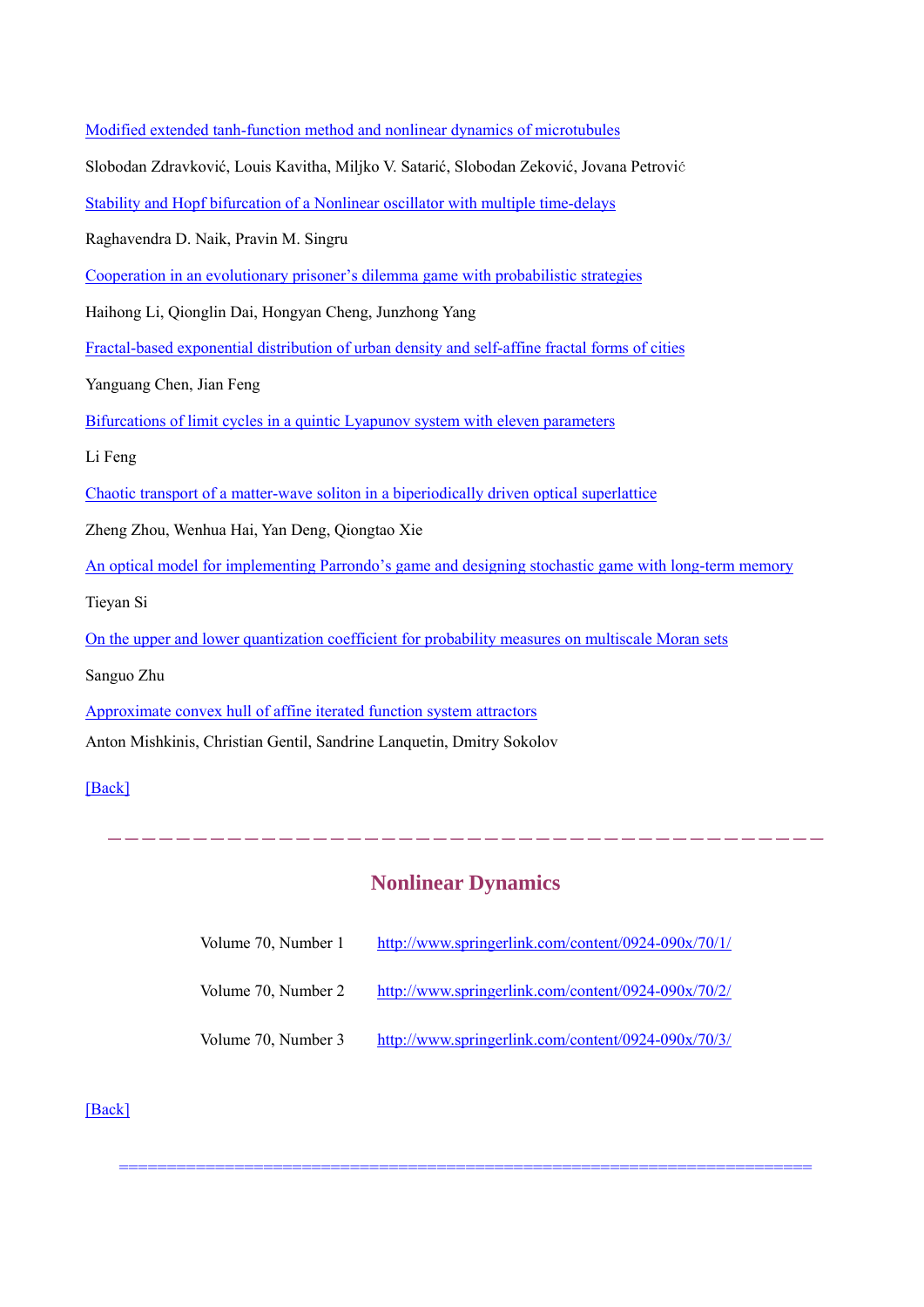## **Classical Papers**

-----------------------------------------

### **A brief history and exposition of the fundamental theory of fractional calculus**

#### Bertram Ross

**Publication information**: Bertram Ross. A brief history and exposition of the fundamental theory of fractional calculus. Fractional Calculus And Its Applications, Lecture Notes in Mathematics, 1975, Volume 457/1975, 1-36, DOI: 10.1007/BFb0067096.

http://www.springerlink.com/content/p75p368712n88u5w/

#### **Abstract**

This opening lecture is intended to serve as a propaedeutic for the papers to be presented at this conference whose nonhomogeneous audience includes scientists, mathematicians, engineers and educators. This expository and developmental lecture, a case study of mathematical growth, surveys the origin and development of a mathematical idea from its birth in intellectual curiosity to applications. The fundamental structure of fractional calculus is outlined. The possibilities for the use of fractional calculus in applicable mathematics is indicated. The lecture closes with a statement of the purpose of the conference.

[Back]

### **Polynomial operators, Stieltjes convolution, and fractional calculus in hereditary mechanics**

-----------------------------------------

R. C. Koeller

**Publication information**: R. C. Koeller. Polynomial operators, Stieltjes convolution, and fractional calculus in hereditary mechanics. ACTA MECHANICA, Volume 58, Numbers 3-4 (1986), 251-264, DOI: 10.1007/BF01176603.

http://www.springerlink.com/content/lt2p66kw30680171/

#### **Abstract**

Fractional calculus is used to describe the general behavior of materials with memory. An expression for the fractional derivative or the fractional integral is developed in terms of the Stieltjes convolution and the Riesz distribution. The general fractional calculus polynomial operator constitutive equation is reduced to a Stieltjes